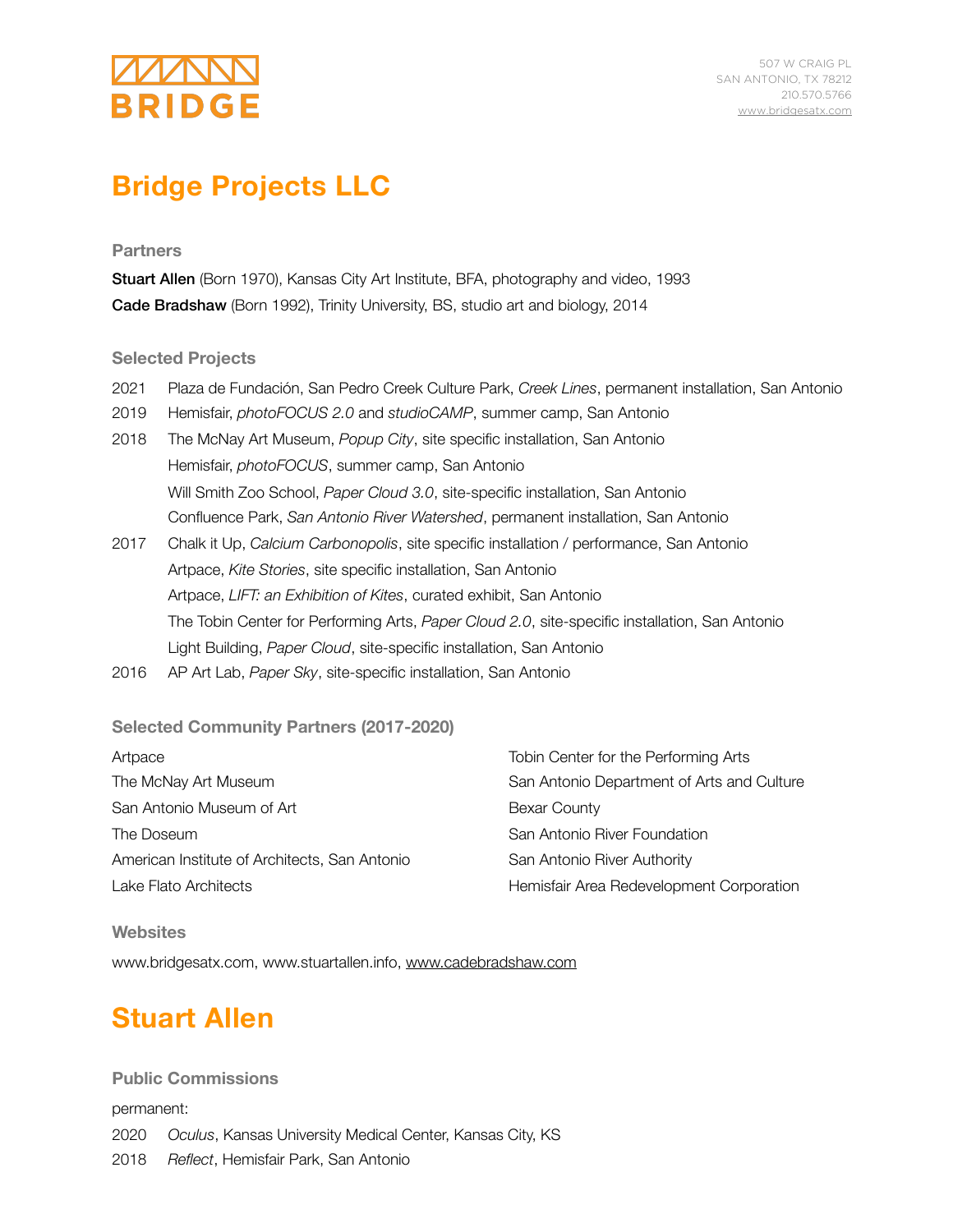- *Kelvin*, Weston Centre, San Antonio, TX
- *Kansas 25 Pixels*, Kansas University School of Business, Lawrence, KS
- *The Kite Table*, Hemisfair Park, San Antonio, TX
- *Falafel*, Moshe's, San Antonio, TX
- *Gaillardia pulchella (Indian Blanket) / Lupinus texensis (Texas Bluebonnet)*, Trinity University, San Antonio
- *ALOFT*, Rackspace, San Antonio, TX
- *37° 48' 29" N ~ 96° 52' 52" W*, Butler College, El Dorado, KS
- *PARALLAX*, University of Texas, San Antonio, TX
- *29° 25' 57" N / 98° 29' 13" W ~ 29° 26' 00" N / 98° 29' 07" W*, Riverwalk, San Antonio, TX
- *38° 44' 48" N ~ 121° 14' 54" W*, Kaiser Permanente Hospital, Roseville, CA
- *30 Minutes of Air*, South Texas Blood and Tissue Center, San Antonio, TX
- *Start*, Yolo County Health Services Building, Woodland, CA
- *38° 33' 05" N / 121° 43' 10" W*, City of Davis Police Headquarters, Davis, CA
- *38° 53' N / 77° 02' W ~ 45° 24' N / 75° 43' W*, United States Embassy, Ottawa, Canada temporary:
- *ALOFT*, San Antonio International Airport, San Antonio, TX
- *29° 26' 14" N / 98° 28' 55" W*, San Antonio Museum of Art, San Antonio, TX
- *37° 47' 30" N / 122° 23' 50" W*, 101 California St., San Francisco, CA
- *Windlines*, Fairfield Center for the Creative Arts, Fairfield, CA

#### **Selected Solo Exhibitions**

- PDNB, Dallas, TX
- Wichita Art Museum, *Kansas: Low Resolution*, Wichita, KS Haw Contemporary, *Constructive Interference*, Kansas City, MO Flight! Gallery, *Distortions*, San Antonio, TX
- JayJay, *Constructive Interference*, Sacramento, CA
- Palo Alto College, *Resolve*, San Antonio, TX
- Gensler Architects, Houston, TX ArtPace, *PARALLAX*, San Antonio, TX Dolphin Gallery, Kansas City, MO
- Finesilver Gallery, Houston, TX JayJay, *Measured*, Sacramento, CA
- San Antonio Museum of Art, *29° 26' 14" N ~ 98° 28' 55" W*, San Antonio, TX Finesilver Gallery, San Antonio, TX Ursa, 35° 41' 01" N ~ 105° 56' 49" W, Santa Fe, NM
- PDNB, Dallas, TX
- City of San Antonio International Center, *Trace*, San Antonio, TX University Art Gallery, California State University, *Baja*, Stanislaus, CA
- Crocker Art Museum, *Dance Lines: Photographs by Stuart Allen*, Sacramento, CA JayJay, *Lines and Planes*, Sacramento, CA Claremont Graduate University, *Light / Time / Motion*, Claremont, CA Branson Gallery, *Gesture*, Ross, CA